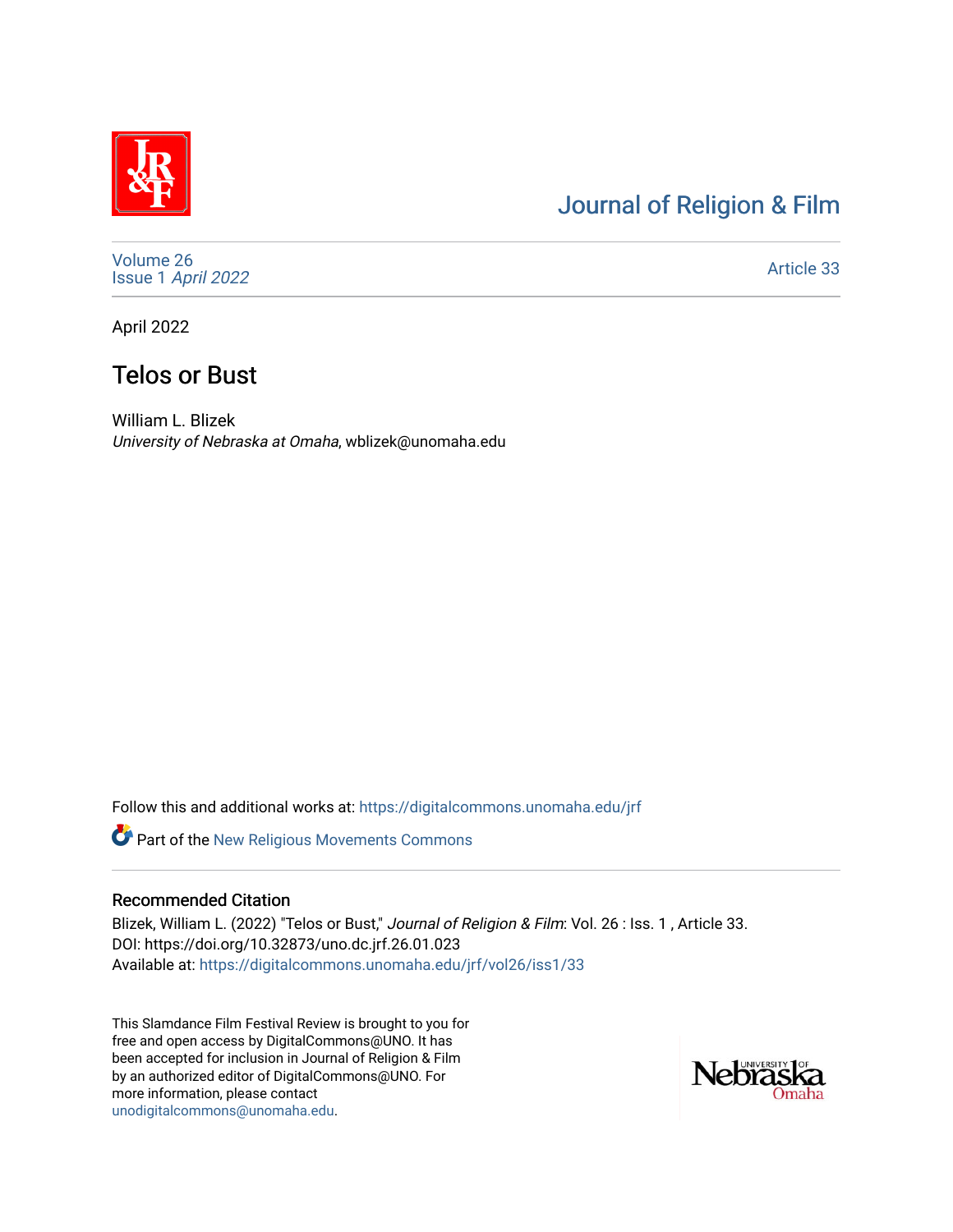### Telos or Bust

### Abstract

This is a film review of Telos or Bust (2022), directed by Brad Abrahams.

### Creative Commons License



This work is licensed under a [Creative Commons Attribution 4.0 License](https://creativecommons.org/licenses/by/4.0/).

#### Author Notes

William Blizek is the Founding Editor of the Journal of Religion and Film, and is Emeritus Professor of Philosophy and Religion at the University of Nebraska at Omaha. He is also the editor of the Continuum Companion to Religion and Film (2009).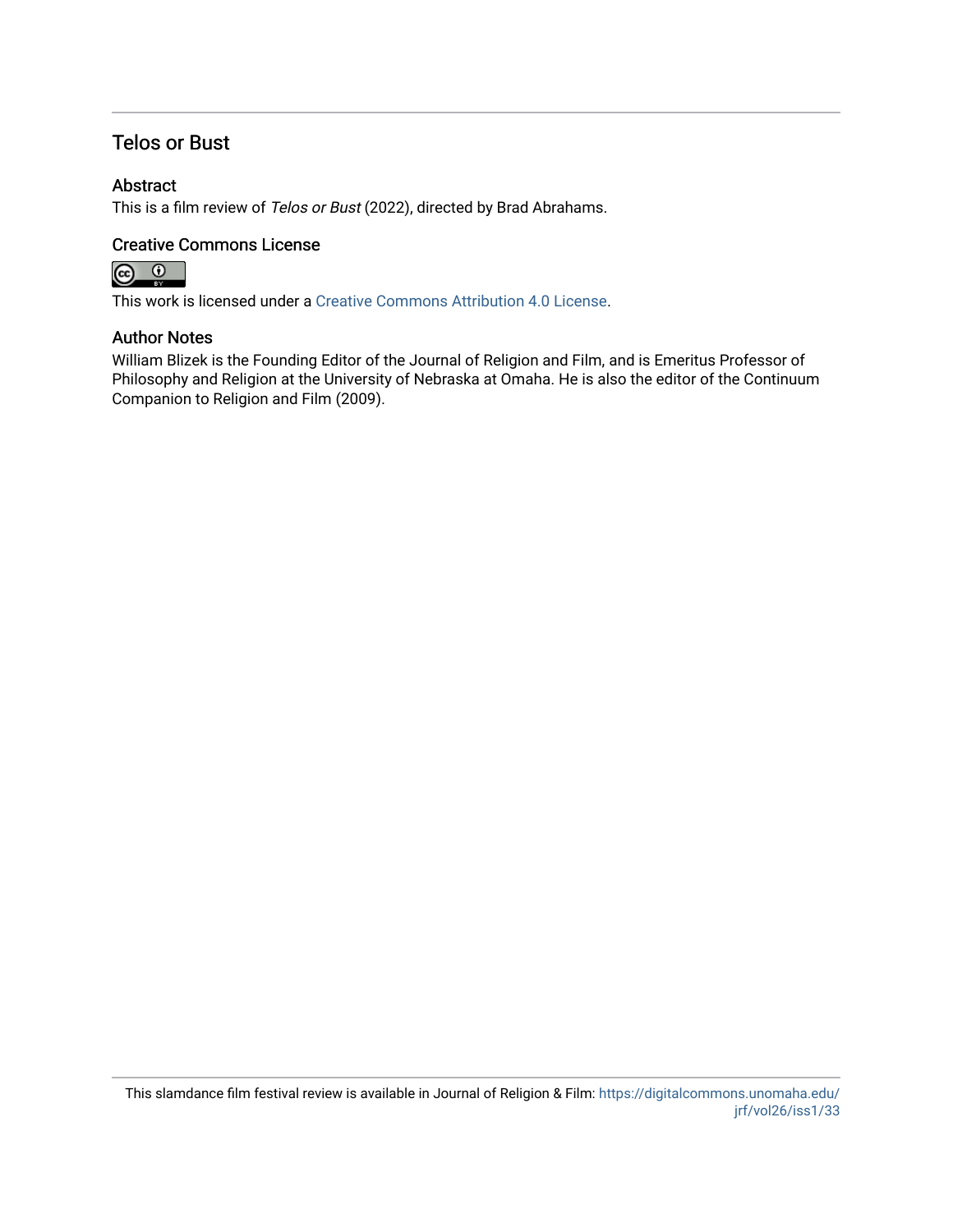#### Blizek: Telos or Bust



**Telos or Bust (2022), dir. Brad Abrahams**

Welcome to Telos, California. Telos is a small town of 3,500 people in Northern California, near Mount Shasta. Telos is a spiritual Mecca. For many people getting to Telos is their life's goal. So, it's Telos or bust. Most of the people in town are spiritualists or new agers. They hold a wide variety of ideas, from spaceships entering and leaving Mount Shasta to belief in the existence of Ascended Masters who live in a city under the mountain.

The Telos myth is that there is a city under Mount Shasta that ordinary people can access. The city is inhabited by a Master Race. The city is a city of love, where love reigns supreme. There are no prisons in this city. There is no depression. There is no idea of sickness. The Master Race has recognized the futility of war. If you haven't yet experienced the city at the center of the mountain, you will be able to do so in another life. One citizen claims that the great thing about